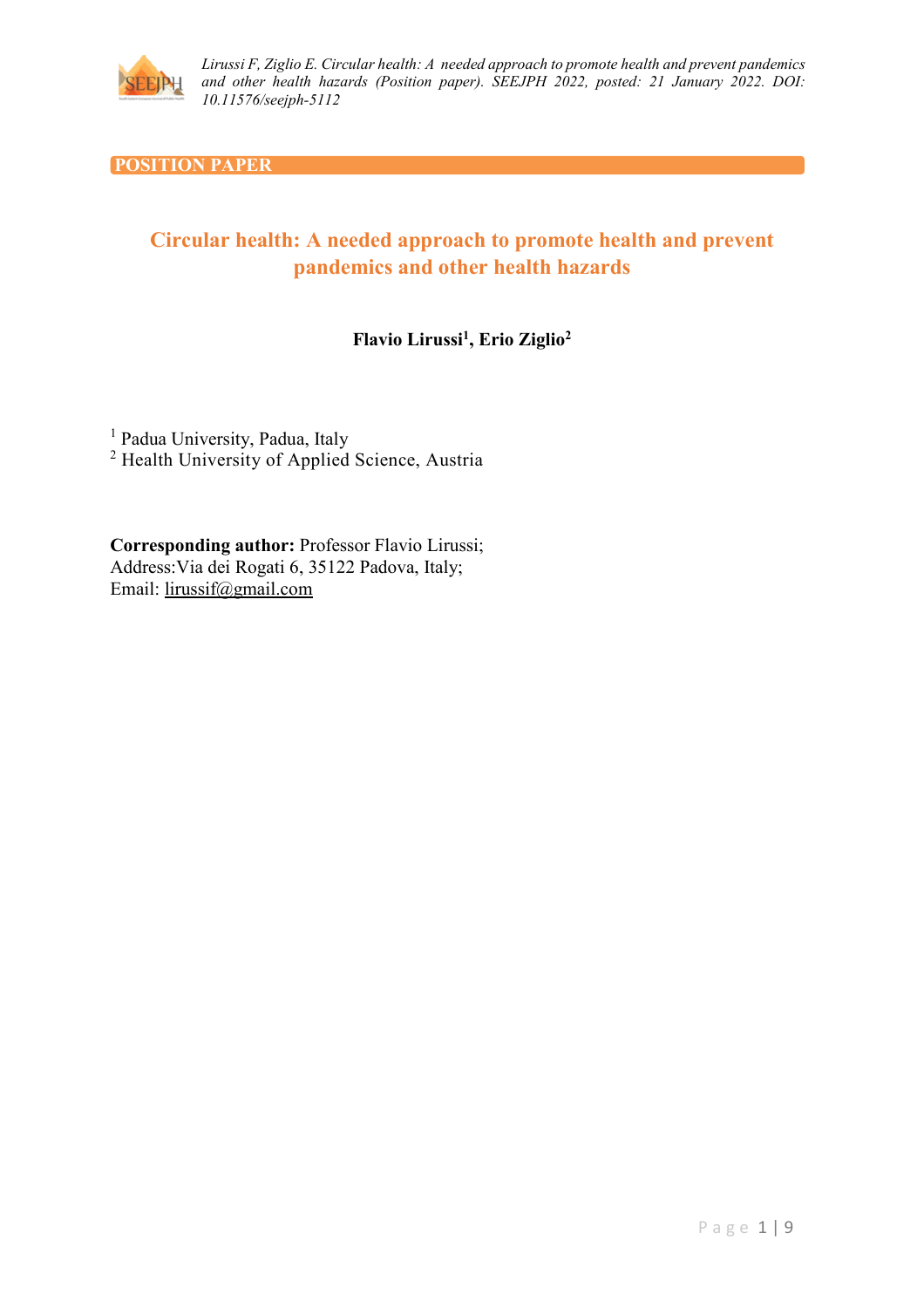

#### **Abstract**

SARS-CoV-2 is a perfect example of the intimate relationship between human, animal and environmental health. Circular health goes beyond the biomedical concept of health, operating on the interface between individuals, microorganisms and ecosystems. The World Health Organization endorses this concept and stresses the importance of protecting the environment and addressing and reversing the negative impact of climate change. The application of circular health to the governance for population health is based on protection of all forms of life, interdisciplinarity, involvement of all of society, big data, artificial intelligence, and correct scientific information. It also considers a combination of health, environmental, social and economic problems caused by the synergistic interaction between the acute diseases - in this case caused by SARS-CoV-2, and a number of non-transmittable chronic pathologies. Disinformation and misuse of social media could be more dangerous for the pandemic's development than the virus itself. The adoption of circular health is an urgent necessity in restructuring development policies and making them more effective and sustainable, and protecting and promoting individual and collective health. Within public health, circular health should urgently become the mainstream approach to prevent pandemics and other health hazards. Given the many social, economic, and cultural changes undergoing in the countries of the South Eastern European Network the conceptual and policy framework related to circular health could be of great value in further advancing progress in this part of Europe.

**Keywords:** Covid-19, One Health, pandemics, SARS-CoV-2, syndemic, World Health Organization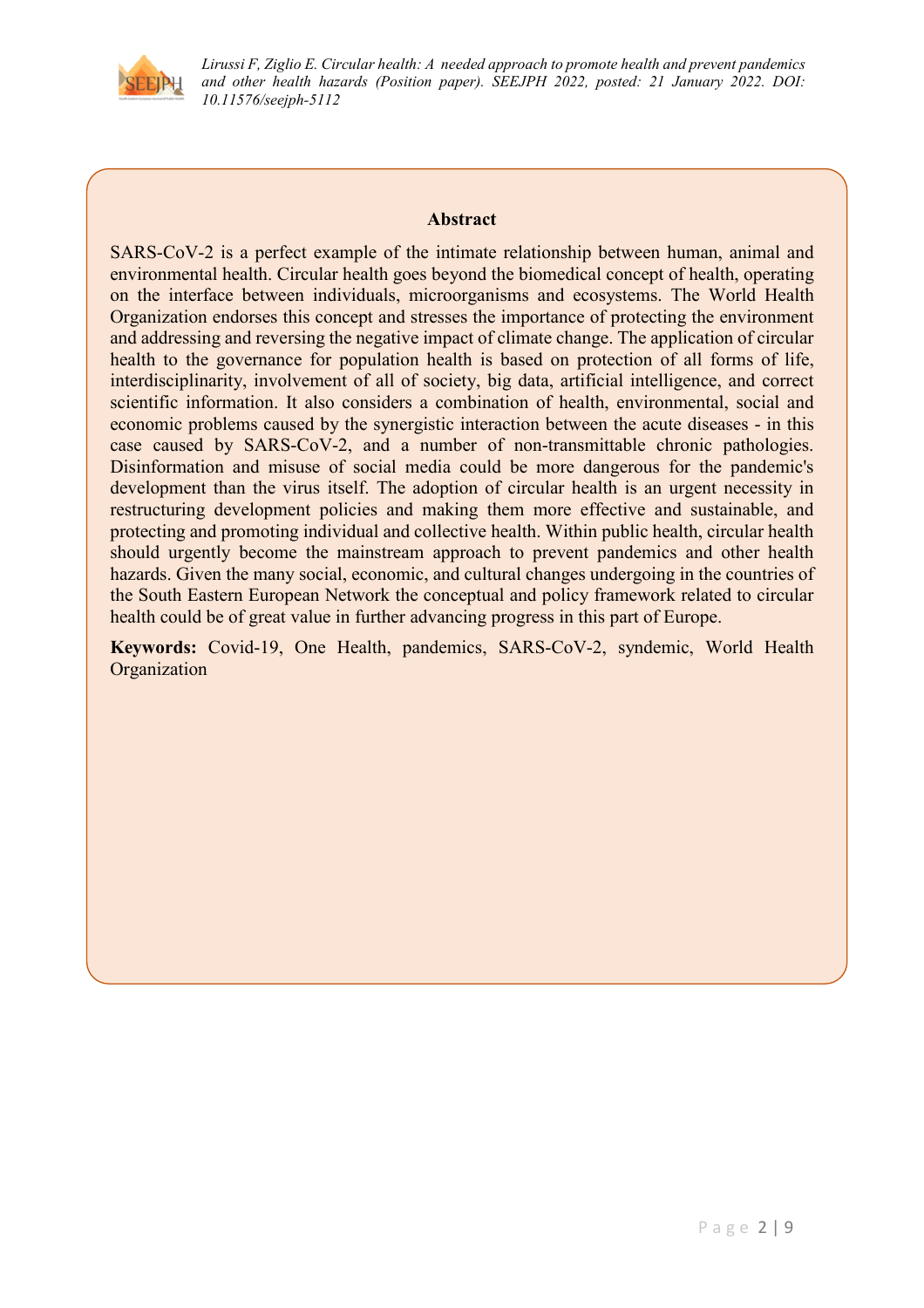

#### **Introduction**

In May 2020, the Director-General of the World Health Organization (WHO) has declared: "*The pandemic is a reminder of the intimate and delicate relationship between people and planet. Any efforts to make our world safer are doomed to fail unless they address the critical interface between people and pathogens, and the existential threat of climate change that is making our earth less habitable*" (1). His strong warning has been, unfortunately, unheeded. One and a half years later, we are still mourning more than 5 million people worldwide. The SARS-CoV-2 pandemic is the greatest global shock the world has experienced in recent decades. In any part of the world, humanity was totally unprepared to tackle a tsunami-like this. Of the many reasons responsible for this unpreparedness, at least two have been overlooked by the stakeholders involved in the decision-making process: 1) SARS-CoV-2 pandemic is not just a pandemic, is more than that; and 2) lack of awareness that we are all components of a single ecosystem that determines health in all its components which include humans, animals, plants and the environment.

#### **The syndemic approach**

In an editorial in the Lancet, Richard Horton used the term "*syndemic*" in preference to a current pandemic of Covid-19 (2). The term syndemic was first introduced by the physician and anthropologist Merrill Singer in the mid-1990s. He stated that "*syndemics are the concentration and deleterious interaction of two or more diseases or other health conditions in a population, especially because of social inequity and the unjust exercise of power*"(3). Thus, the concept of syndemic refers to a combination of health, environmental, social and economic problems caused by the synergistic interaction between two or more diseases. The example here is the interaction between

the acute respiratory infection caused by the SARS-CoV-2 virus and a series of nontransmittable chronic illnesses (obesity, hypertension, diabetes, cardiovascular disease, chronic respiratory illnesses, and cancer). Horton argues that the approach to managing the spread but especially the pathology of Covid-19 is incorrect, because the health crisis has been approached as though it were caused by the infectious illness alone, without considering socioeconomic inequalities of the most vulnerable sectors of society (older people, the low-paid, ethnic minorities). "*Unless governments devise policies and programmes to reverse profound disparities, our societies will never be truly COVID-19 secure*". Horton concludes that what is needed is an integrated approach, indeed a synergistic vision that encompasses different determinants of health such as education, employment, housing, diet, and the environment.

Horton's editorial accords completely with the views and concerns of the WHO during the current pandemic. The WHO has shown that, as infections spread, the lack of universal healthcare coverage leaves billions of people without safe access to medical treatment, and how huge inequalities and socioeconomic status have a profound impact both on mortality and the loss of the means to survive. WHO also stresses the importance of protecting the environment and addressing and reversing the negative impact of climate change. To this end, it put forward a Manifesto for a "green and healthy" recovery from Covid-19 (4). It included six recommendations: (i) protect nature; (ii) guarantee access to clean water; (iii) ensure a quick healthy energy transition; (iv) promote healthy, sustainable food systems; (v) build healthy, livable cities; and (vi) stop giving incentives for fossil fuel use. The last recommendation is one of the commitments made by COP26 delegates from nearly 200 countries: *"… accelerating efforts towards the phase-*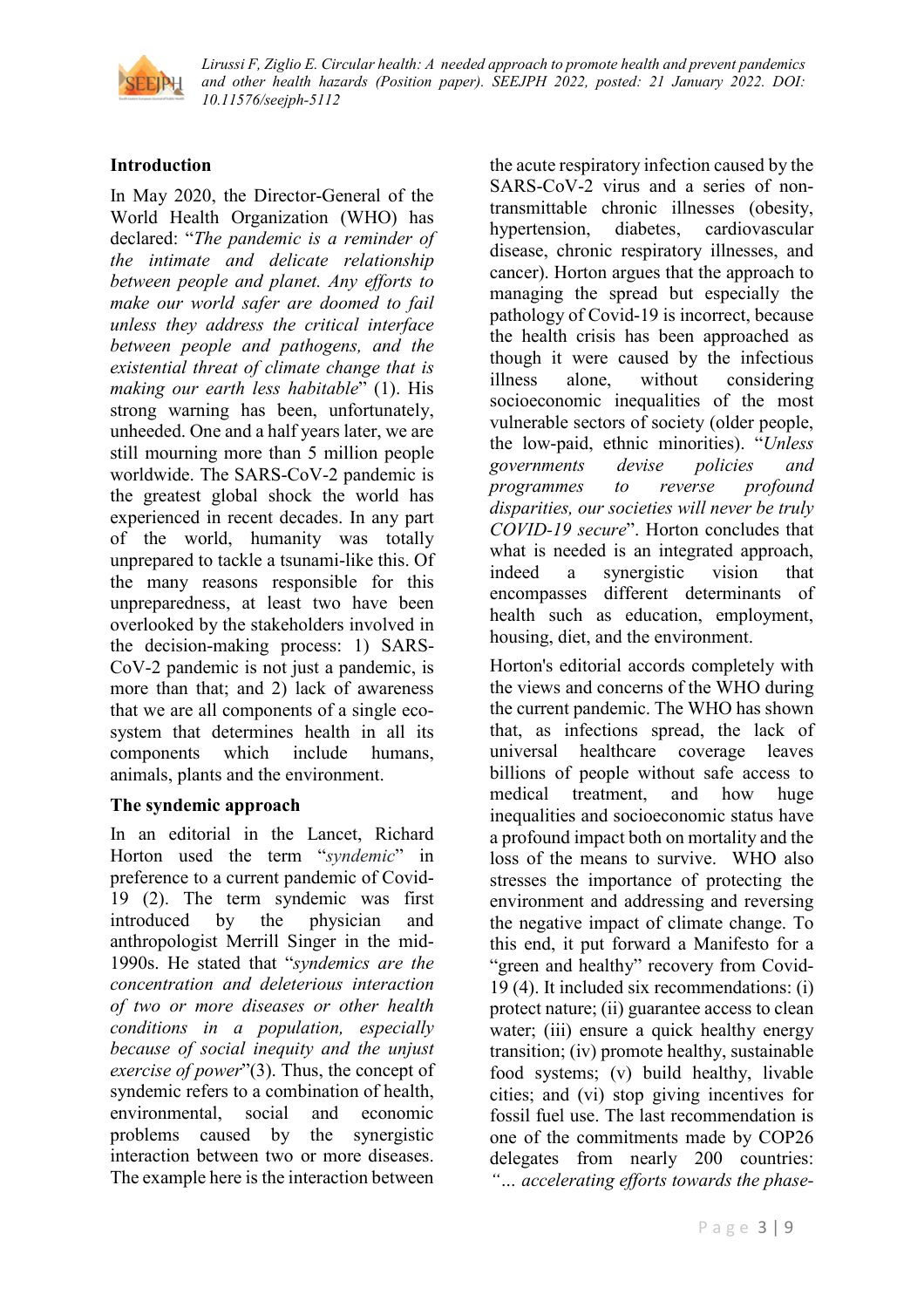

*down of inefficient fossil fuel subsidies*" (5). In addition, the Manifesto's "prescriptions" are in line with the sustainable development goals of Agenda 2030 (6).

# **The concept of circular health**

The second element that jeopardised, or made rather ineffective, the prevention of and the response to the SARS-CoV-2 pandemic is the non-recognition that health is ONE. It means that the factors determining the health of humans, animals and plants are strictly dependent on each other's. Hence, the factors to reduce the risk of new pandemics are the same as those needed to protect biodiversity and safeguard the health of animals and improve the environment.

The virologist Ilaria Capua, Director of the One Health Center of Excellence at the University of Florida, explains that the only path we can follow to never experience these types of pandemics again is to understand that we live within a system in which all living things are immersed*.* So, there are not just individuals and communities. The human species is not the only one that needs to be protected and preserved. The health of the planet and all its inhabitants must have equal dignity if we want to create an ecosystem that is sustainable, resilient, healthy, and durable (7). Capua also specifies what the difference between One Health and circular health is. While One Health recognizes the interconnections and interdependencies of the health of humans, animals, plants, and the environment, circular health is a broader integrated approach to promoting the health of humans, animals, plants, and the environment together. This model requires an expanded multidisciplinary convergence of efforts encompassing economic and financial, technological, societal and cultural, and international policies around one goal: the co-advancement of the health as a system in a circular manner, where no single part is dominant over the others (8).

The South Eastern Europe Health Network (SEEHN) recognizes the importance and the raising need in the SEE countries for better coordinated actions towards the One Health/circular health approach and has the One Health strategy on to the agenda through its Regional Health Development Centers on Communicable Diseases (SECID) hosted by Albania and the one on Antimicrobial Resistance hosted by Bulgaria [personal communication by Dr Mira Jovanovski Dasic, Head, SEEHN Secretariat]. As it was explained above, the holistic vision of circular health represents a model of health based on the integration of different disciplines. The starting point is biomedical interdisciplinarity: human health, animal health, environmental health. But it also includes psychology, economics, engineering, chemistry, political science and social science. The circular health model is perfectly aligned with the "*wholeof-society approach*" and the "*whole-ofgovernment approach*" promoted by the WHO in several health strategy European documents (9,10).

Translating the concept of circular health into action and make change happen requires the involvement and commitment of different development sectors of society and the participation of civil society. It also requires a breaking down of the disciplinary barriers between the physical sciences and life sciences. Depending on the problem to be addressed, this means improving the coordination, cooperation and integration levels of the measures that need to be taken to promote development and protect and promote collective health. Thus, alongside the integration of different disciplines we need to invest – and add "more health", in every social sphere: from farming to science, from education and training to politics, from information to the economy. There is also an urgent need for an open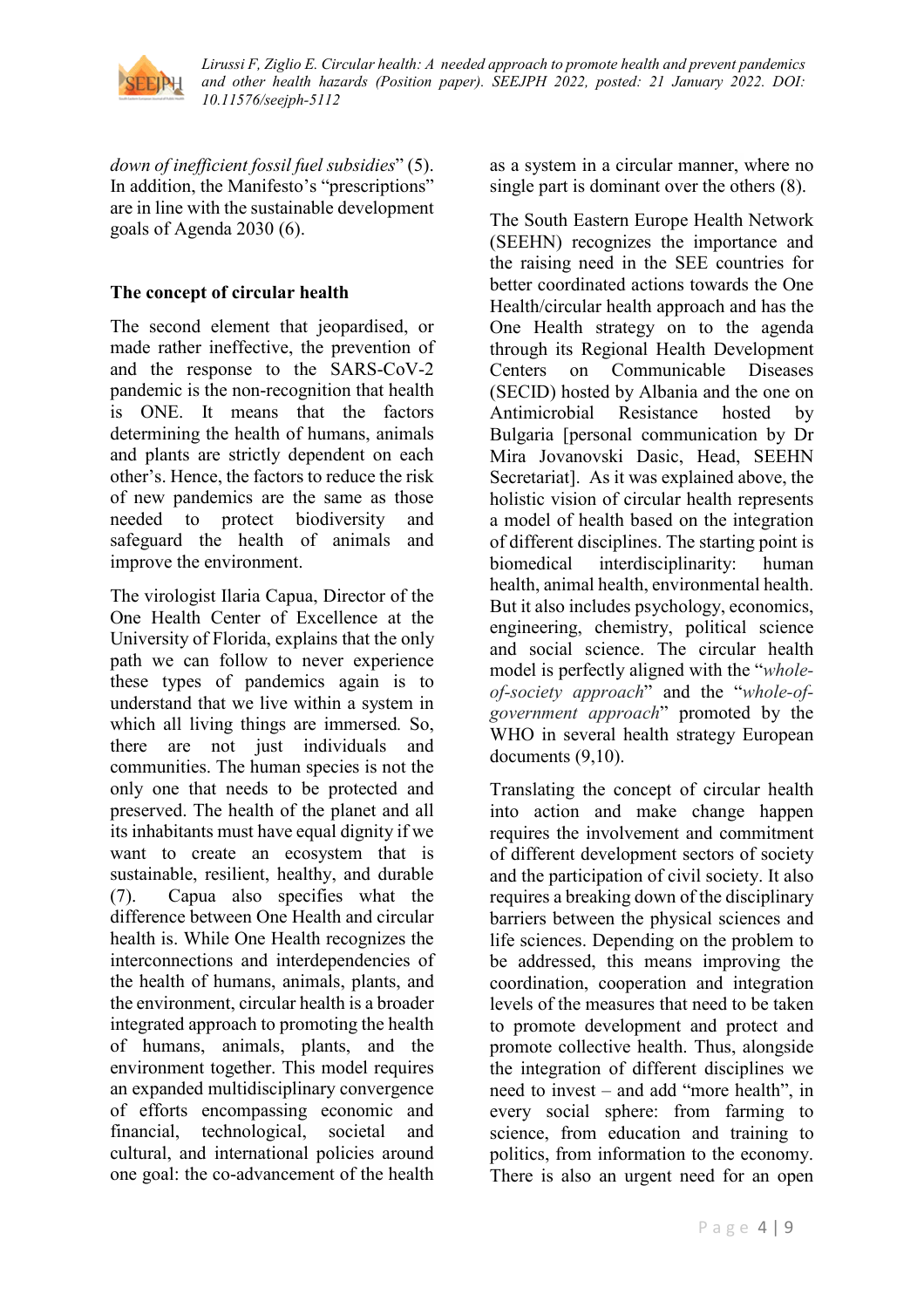

access to information and knowledge and an innovative use and development of appropriate technologies. Open access implies the sharing and the convergence of all data from different disciplines, while technology can be exploited in all its forms: artificial intelligence, big data, cloud, internet of things, up to quantum computing. According to a recent review, artificial intelligence has so far been used in at least four areas of healthcare systems in the fight against Covid-19: diagnosis, treatment, clinical decision-making processes and public health. It could potentially be used in four more areas: surveillance, combination with big data, reorganisation of operations and medicosurgical services, and management of patients with Covid-19 (11). The study concludes that, faced with increasing pressure on limited healthcare resources, the use of artificial intelligence-guided techniques in the prevention, diagnosis, monitoring, research into treatments and vaccines, and decision-making processes of public health can help improve the efficiency and efficacy of efforts to combat this (and future) pandemics. The core principle here is to benefit citizens and the survival of life on the planet. It should not be underestimated, for example that thanks to the new technologies pharmaceutical companies were able to produce anti Covid-19 vaccines in less than a year. Other very promising examples come from the ethical and innovative use of big data and artificial intelligence the authors have described in other articles (12,13). Whether AI can advance the interests of patients and communities depends on a collective effort to develop and implement ethically laws, policies and ethically designed AI technologies (14). To this end, WHO has recently published a guidance document entitled "Ethics and governance of artificial intelligence for health" addressed especially to three sets of stakeholders: AI technology developers, ministries of health and health-care providers. Needless to say, the implementation of the guidance will require collective action. In other words, ethical considerations and human rights must be placed at the centre of the design, development, and application of AI technologies for health (15). Interestingly, a national survey of the Italian Young Medical Doctors Association including 382 participants, showed that only 13% had experience in big data during clinical or research activities, 13% in -omics technology and predictive models, 13% in Artificial Intelligence, 6% had experience in internet of things, 22% experienced at least one telemedicine tool and 23% of the participants declared that during their clinical activities data collection was paperdriven. Thus, there is an urgent need for integration of pre- and post-graduation training in digital health to provide adequate medical education (16).

#### **The issue of governance for health**

All these potentially positive development needs to be facilitated and overseen by a much stronger governance that we have today (17). Principles sustaining the new governance for health should be open, sustainable, collaborative, and ethical. Two basic elements are also needed to strengthen governance and practice for health, development, and inequality reduction. The first relates to a vision of the future that can influence decision making in all areas of policy, not just healthcare. Here the circular health perspective is both scientifically and strategically fundamental. The second element obviously involves political will and the active participation of civil society to transform that vision into daily practice. Indeed, this is the real challenge in the years to come: understanding how to realize in practical terms this new approach to health, so that it is reflected on a new governance for health, inclusive and circular. Luckily, there are positive signs in this direction: the recent report of the WHO Pan-European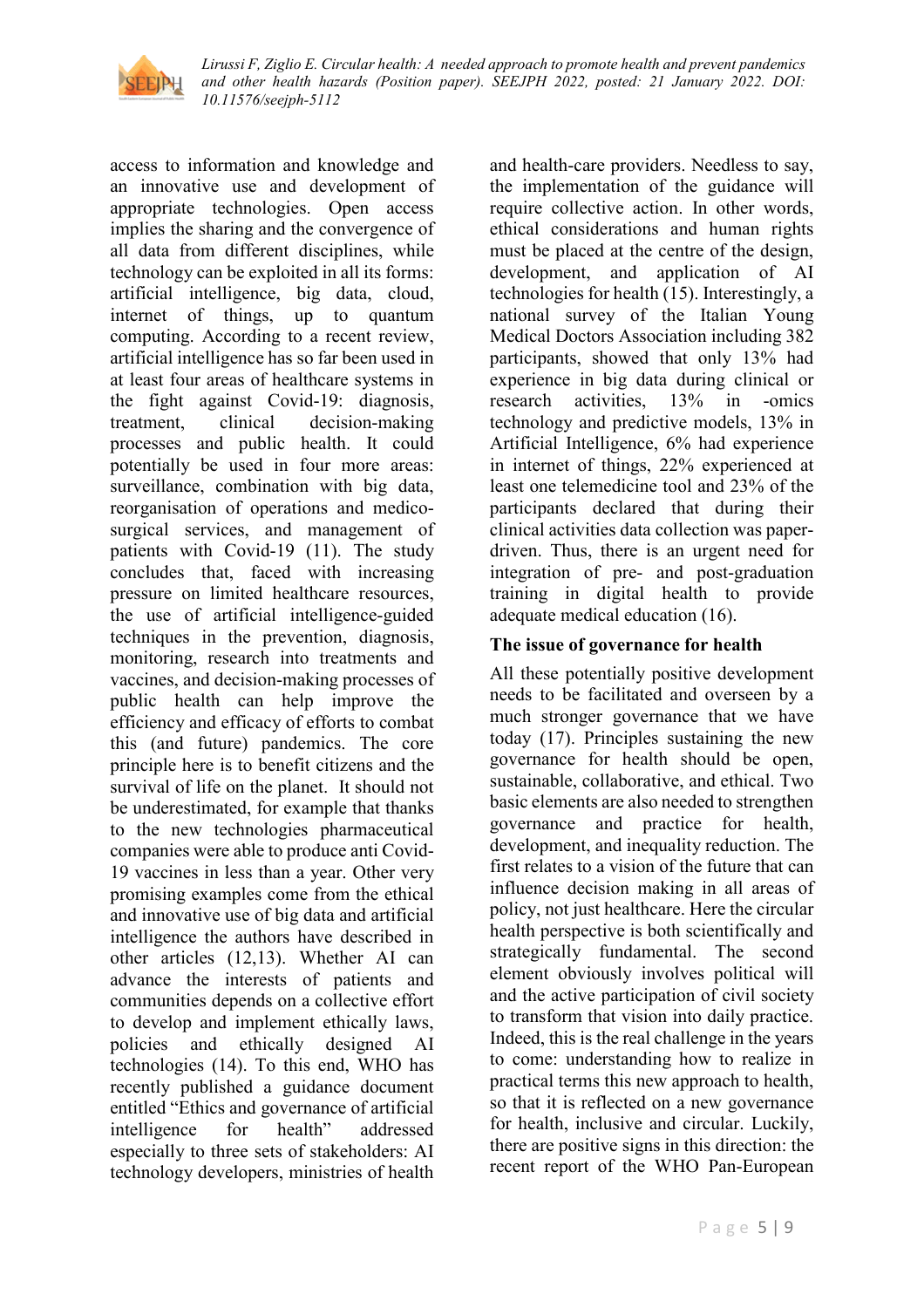

Commission on Health and Sustainable Development entitled "*Drawing light from the pandemic. A new strategy for health and sustainable development*" calls for the full implementation of the concept of One Health in all settings where health policies are developed and urges to operationalise One Health at all levels (18).

## **Circular health and information**

Health education, training and governance<br>cannot take place without correct cannot take place without correct information. The theme of adequate information and communication is rightly included in the circular health perspective. The distribution and amplification of inaccurate information across different platforms has demonstrably negative effects, often leading people to behave in harmful ways. The factors that might undermine appropriate communication include 1) the exponential increase of COVID-19-related publications, often including biases in the peer-review and editorial process; 2) the role of traditional media; 3) politicization of the virus; and, above all, 4) the impact of social media (19).

It is individuals and their behaviour that create the conditions in which an epidemic can be brought under control in the course of a few months (SARS, avian flu, MERS) or, conversely, cause it to explode and spread as in the current pandemic. Just consider how, with all the means of transport that we have at our disposal today, we have ourselves become highly effective "vehicles" for the spread of the virus. Paradoxically, "virtual" entities like (dis)information and social media could be the main drivers of a "real" pandemic. In other words, they could have far greater influence over its development than the virus factor (viral load, contagiousness, lethality) and even the human factor (genetic makeup, immune response) combined. By contrast, during emergencies, accurate scientific communication should be able to provide clear messages to improve understanding and bring about changes in behaviour over a short period of time (20). If this approach is applied systematically, it has the potential to prevent future emergency situations from arising in the first place.

## **Conclusions**

As we said above, the conceptual framework of circular health must be followed up with new innovative practices and supported by consistency of political will that have been lacking in the past. Circular health requires a new way of thinking and acting for individual, collective and global health. As such it can be of great value in shaping further progress of sustainable health and development in the SEEHN countries as well as elsewhere.

A further point relates to the updating of educational curricula, so that future generations can absorb this new integrated mode and improve practice. Training in this area is essential to ensure that those currently responsible for taking political decisions fully understand that every choice they make in relation to human, animal and plant health as well as the health of the overall environment has impacts on all others. This is the birth of a new and important science offering a wealth of new opportunities to maximise impacts on sustainable development and health (21,22).

The challenge is to put circular health into practice through the governance that truly protects and promotes health, and that is no longer myopically restricted to human health alone. The involvement of civil society in this process of change is indispensable. Circular health represents an essential approach to the integrated management of public health. In other words, circular health takes account of and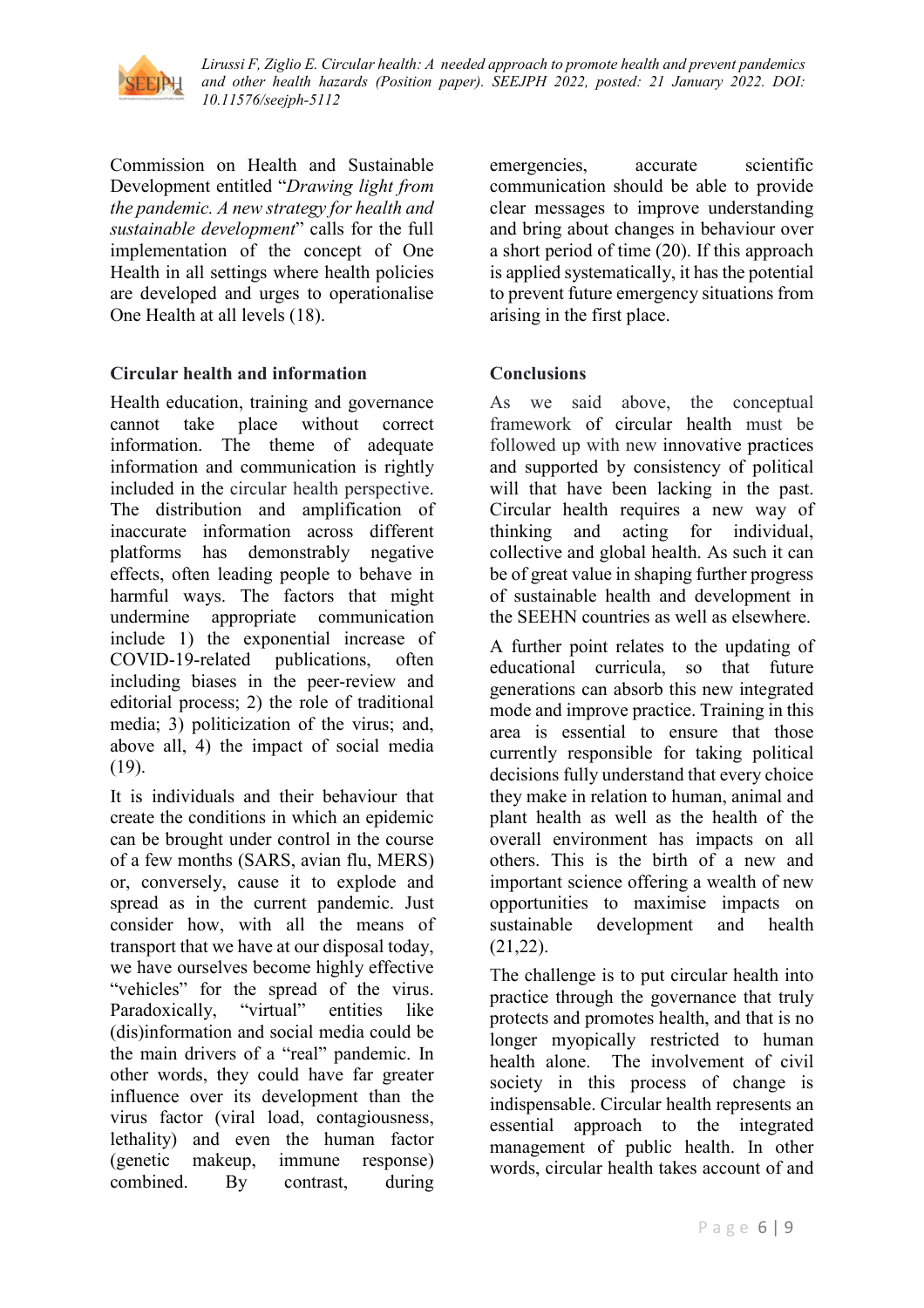

includes the whole range of socio-economic and environmental determinants of health. These determinants characterise the potential to protect and promote health and decrease the inequalities that exist in this area. To this end, we must create a culture for health that more integrally involves society in all its different components (the voluntary and charity sectors, but also business and private enterprise). Fundamentally, health is universal and remains a common good.

Given the many social, economic, and cultural changes undergoing in the

## **References**

- 1. WHO. WHO Director-General's opening remarks at the World Health Assembly. Address by Dr Tedros Adhanom Ghebreyesus to the 73rd World Health Assembly, May 18th 2020. Available from: [https://www.who.int/director](https://www.who.int/director-general/speeches/detail/who-director-general-s-opening-remarks-at-the-world-health-assembly)[general/speeches/detail/who-director](https://www.who.int/director-general/speeches/detail/who-director-general-s-opening-remarks-at-the-world-health-assembly)[general-s-opening-remarks-at-the](https://www.who.int/director-general/speeches/detail/who-director-general-s-opening-remarks-at-the-world-health-assembly)[world-health-assembly](https://www.who.int/director-general/speeches/detail/who-director-general-s-opening-remarks-at-the-world-health-assembly) (Accessed: November 10, 2021).
- 2. Horton R. Offline: Covid-19 is not a pandemic. The Lancet, 2020; 396(10255): 874.
- 3. Singer M. Introducing Syndemics: A Critical Systems Approach to Public and Community Health. San Francisco: John Wiley and Sons; 2009.
- 4. WHO. WHO Manifesto for a healthy recovery from COVID-19. Geneva 2020. Available from: [https://www.who.int/news](https://www.who.int/news-room/feature-stories/detail/who-manifesto-for-a-healthy-recovery-from-covid-19)[room/feature-stories/detail/who](https://www.who.int/news-room/feature-stories/detail/who-manifesto-for-a-healthy-recovery-from-covid-19)[manifesto-for-a-healthy-recovery](https://www.who.int/news-room/feature-stories/detail/who-manifesto-for-a-healthy-recovery-from-covid-19)[from-covid-19](https://www.who.int/news-room/feature-stories/detail/who-manifesto-for-a-healthy-recovery-from-covid-19) (Accessed: November 10, 2021).
- 5. Washington Post staff. The Glasgow climate pact, annotated. The

countries of the South-Eastern European Network, the conceptual and policy framework related to circular health could be of great value in further advancing progress in this part of Europe. In the light of the lessons we are learning from the Covid-19 pandemic, the adoption of a circular health perspective is a necessity and an opportunity that can no longer be delayed.

NB: The content of this article is partially based on previous publications by the authors in Italian (12) and in Spanish (14)

> Washington Post. November 13, 2021. Available from:

> [https://www.washingtonpost.com/clim](https://www.washingtonpost.com/climate-environment/interactive/2021/glasgow-climate-pact-full-text-cop26/) [ate](https://www.washingtonpost.com/climate-environment/interactive/2021/glasgow-climate-pact-full-text-cop26/)[environment/interactive/2021/glasgow](https://www.washingtonpost.com/climate-environment/interactive/2021/glasgow-climate-pact-full-text-cop26/) [-climate-pact-full-text-cop26/](https://www.washingtonpost.com/climate-environment/interactive/2021/glasgow-climate-pact-full-text-cop26/)

(Accessed: November 14, 2021).

- 6. UN. Sustainable Development Goals. Available from: https://sdgs.un.org/goals (Accessed: November 11, 2021).
- 7. Capua I. Circular health. Empowering the one health revolution. Egea Ed. Milano: Bocconi University Press; 2020.
- 8. University of Florida Institute of Food and Agricultural Sciences. One Health Center of Excellence. https://onehealth.ifas.ufl.edu/ (Accessed: November 10, 2021).
- 9. WHO. Health 2020. A European policy framework and strategy for the 21st century. Copenhagen: World Health Organization, Regional Office for Europe. 2012. Available from: [http://www.euro.who.int/\\_\\_data/assets](http://www.euro.who.int/__data/assets/pdf_file/0011/199532/Health2020-Long.pdf?ua=1) [/pdf\\_file/0011/199532/Health2020-](http://www.euro.who.int/__data/assets/pdf_file/0011/199532/Health2020-Long.pdf?ua=1) [Long.pdf?ua=1](http://www.euro.who.int/__data/assets/pdf_file/0011/199532/Health2020-Long.pdf?ua=1) (Accessed: November 10, 2021).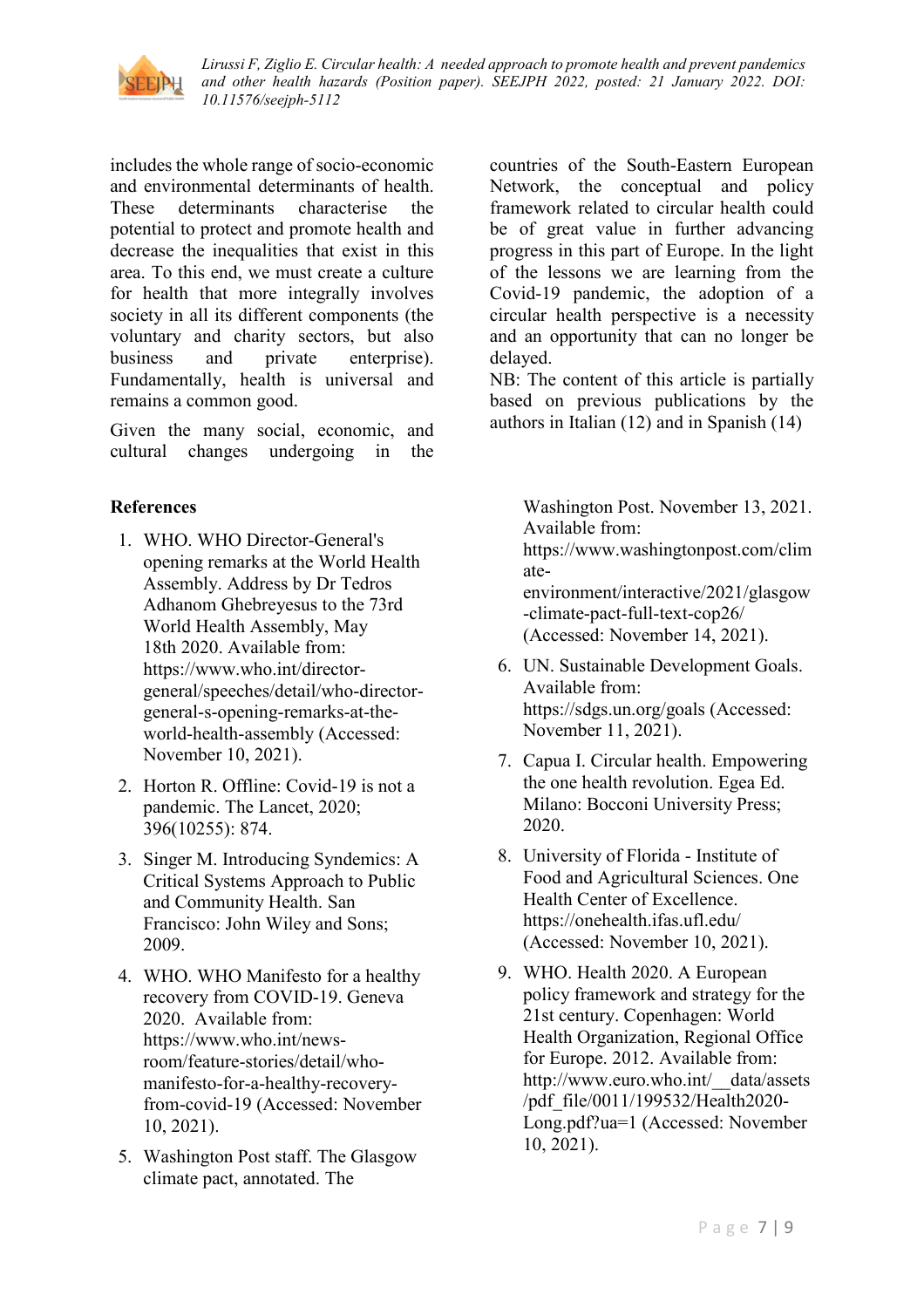

- 10. WHO. European Programme of Work - United Action for better health in Europe. 2020 Copenhagen: WHO Publications. Available from: [https://www.euro.who.int/en/health](https://www.euro.who.int/en/health-topics/health-policy/european-programme-of-work/European-Programme-of-Work-20202025-United-Action-for-Better-Health-in-Europe)[topics/health-policy/european](https://www.euro.who.int/en/health-topics/health-policy/european-programme-of-work/European-Programme-of-Work-20202025-United-Action-for-Better-Health-in-Europe)[programme-of-work/European-](https://www.euro.who.int/en/health-topics/health-policy/european-programme-of-work/European-Programme-of-Work-20202025-United-Action-for-Better-Health-in-Europe)[Programme-of-Work-20202025-](https://www.euro.who.int/en/health-topics/health-policy/european-programme-of-work/European-Programme-of-Work-20202025-United-Action-for-Better-Health-in-Europe) [United-Action-for-Better-Health-in-](https://www.euro.who.int/en/health-topics/health-policy/european-programme-of-work/European-Programme-of-Work-20202025-United-Action-for-Better-Health-in-Europe)[Europe](https://www.euro.who.int/en/health-topics/health-policy/european-programme-of-work/European-Programme-of-Work-20202025-United-Action-for-Better-Health-in-Europe) (Accessed: November 10, 2021).
- 11. Chen J, See KC. Artificial Intelligence for COVID-19: Rapid Review. J Med Internet Res. 2020; 22(10):e21476. doi: [10.2196/21476](https://dx.doi.org/10.2196%2F21476)
- 12. Lirussi F, Ziglio E. One Health: un approccio e un metodo non più rinviabili [One Health: an approach and a method to protect and promote health]. Scienza in rete. February 8, 2021. Available from: [https://www.scienzainrete.it/articolo/o](https://www.scienzainrete.it/articolo/one-health-approccio-e-metodo-non-pi%C3%B9-rinviabili/flavio-lirussi-erio-ziglio/2021-02-08) [ne-health-approccio-e-metodo-non](https://www.scienzainrete.it/articolo/one-health-approccio-e-metodo-non-pi%C3%B9-rinviabili/flavio-lirussi-erio-ziglio/2021-02-08)[pi%C3%B9-rinviabili/flavio-lirussi](https://www.scienzainrete.it/articolo/one-health-approccio-e-metodo-non-pi%C3%B9-rinviabili/flavio-lirussi-erio-ziglio/2021-02-08)[erio-ziglio/2021-02-08](https://www.scienzainrete.it/articolo/one-health-approccio-e-metodo-non-pi%C3%B9-rinviabili/flavio-lirussi-erio-ziglio/2021-02-08) (Accessed: November 10, 2021).
- 13. Lirussi F. Big data, robot e intelligenza artificiale per la salute [Big data, robots and artificial intelligence for health]. Scienza in rete. March 22, 2021. Available from: https://www.scienzainrete.it/articolo/bi g-data-robot-e-intelligenza-artificialesalute/flavio-lirussi/2021-03-22 (Accessed: November 10, 2021).
- 14. Lirussi F, Ziglio E, Curbelo Pérez D. One Health and new tools to promote health from a holistic and environmental perspective. Revista Iberoamericana de Bioética 2021;17:1-15.
- 15. Ethics and governance of artificial intelligence for health: WHO guidance. Geneva: World Health Organization; 2021
- 16. Casà C, Marotta C, Di Pumpo M, Cozzolino A, D'Aviero A, Frisicale EM et al. COVID-19 and digital competencies among young physicians: are we (really) ready for the new era? A national survey of the Italian Young Medical Doctors Association. Ann Ist Super Sanità 2021;57:1-6.
- 17. Kickbusch I, Gleicher D. Governance for health in the 21st Century. Copenhagen: WHO Regional Office for Europe. 2012.
- 18. WHO. Drawing light from the pandemic. A new strategy for health and sustainabla development. Report of the Pan-European Commission on Health and Sustainable Development. September 2021. Copenhagen: WHO Regional Office for Europe. Available from: [https://www.euro.who.int/\\_\\_data/asset](https://www.euro.who.int/__data/assets/pdf_file/0015/511701/Pan-European-Commission-health-sustainable-development-eng.pdf) [s/pdf\\_file/0015/511701/Pan-](https://www.euro.who.int/__data/assets/pdf_file/0015/511701/Pan-European-Commission-health-sustainable-development-eng.pdf)[European-Commission-health](https://www.euro.who.int/__data/assets/pdf_file/0015/511701/Pan-European-Commission-health-sustainable-development-eng.pdf)[sustainable-development-eng.pdf](https://www.euro.who.int/__data/assets/pdf_file/0015/511701/Pan-European-Commission-health-sustainable-development-eng.pdf) (Accessed: November 10, 2021).
- 19. La Bella E, Allen C, Lirussi F. Communication vs evidence: What hinders the outreach of science during an infodemic? A narrative review. Integr Med Res 2021; 10(4):100731, doi: 10.1016/j.imr.2021.100731.
- 20. Bradley DT, McFarland M, Clarke M. The Effectiveness of Disaster Risk Communication: A Systematic Review of Intervention Studies. PLOS Current Disasters 2014 Aug 22; doi: 10.1371/currents.dis.349062e0db1048 bb9fc3a3fa67d8a4f8.
- 21. Abed Y, Sahu M, Ormea V, Mans L, Lueddeke G, Laaser U, Hokama T, Goletic R, Eliakimu E, Dobe M, Seifman R. South Eastern European Journal of Public Health (SEEJPH), The Global One Health Environment, Special Volume No. 1, 2021. doi: